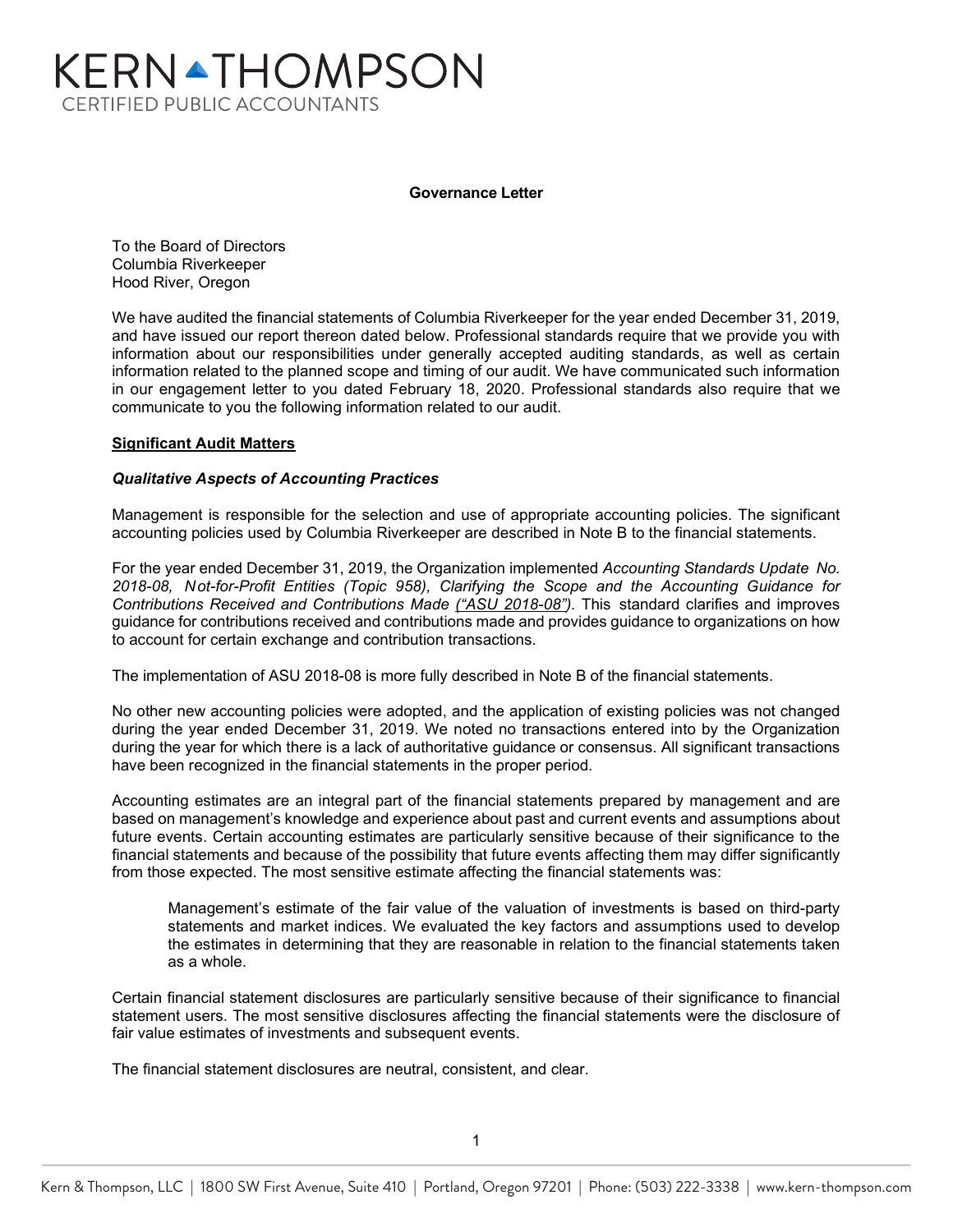

To the Board of Directors Columbia Riverkeeper

#### *Difficulties Encountered in Performing the Audit*

We encountered no significant difficulties in dealing with management in performing and completing our audit.

#### *Corrected and Uncorrected Misstatements*

Professional standards require us to accumulate all misstatements identified during the audit, other than those that are clearly trivial, and communicate them to the appropriate level of management.

We detected no misstatements as a result of audit procedures that were material, either individually or in the aggregate, to the financial statements taken as a whole.

#### *Disagreements with Management*

For purposes of this letter, a disagreement with management is a financial accounting, reporting, or auditing matter, whether or not resolved to our satisfaction, that could be significant to the financial statements or the auditor's report. We are pleased to report that no such disagreements arose during the course of our audit.

#### *Management Representations*

We have requested certain representations from management that are included in the management representation letter.

#### *Management Consultations with Other Independent Accountants*

In some cases, management may decide to consult with other accountants about auditing and accounting matters, similar to obtaining a "second opinion" on certain situations. If a consultation involves application of an accounting principle to the Organization's financial statements or a determination of the type of auditor's opinion that may be expressed on those statements, our professional standards require the consulting accountant to check with us to determine that the consultant has all the relevant facts. To our knowledge, there were no such consultations with other accountants.

#### *Other Audit Findings or Issues*

We generally discuss a variety of matters, including the application of accounting principles and auditing standards, with management each year prior to retention as the Organization's auditors. However, these discussions occurred in the normal course of our professional relationship and our responses were not a condition to our retention.

This information is intended solely for the use of those in charge of governance and management of Columbia Riverkeeper and is not intended to be, and should not be, used by anyone other than these specified parties.

Km & Thompson, UC

Portland, Oregon November 10, 2020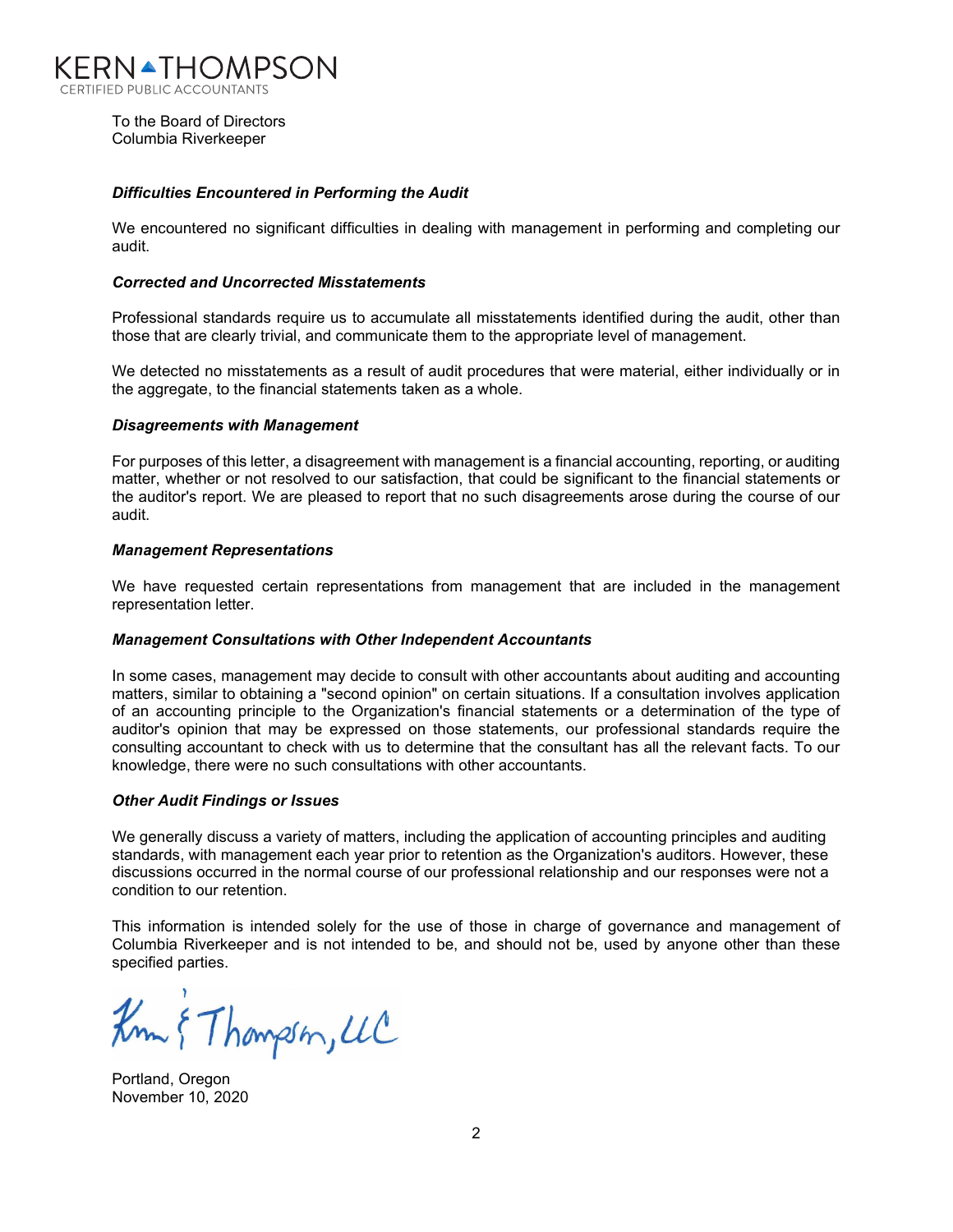

# CLEAN WATER. HEALTHY RIVERS.

# **Management Representation Letter**

11/10/2020

Kern & Thompson, LLC 1800 SW First Avenue, Suite 410 Portland, OR 97201

This representation letter is provided in connection with your audit of the financial statements of Columbia Riverkeeper, which comprise the statement of financial position as of December 31, 2019, and the related statements of activities, functional expenses, and cash flows for the year then ended, and the related notes to the financial statements, for the purpose of expressing an opinion as to whether the financial statements are presented fairly, in all material respects, in accordance with accounting principles generally accepted in the United States (U.S. GAAP).

Certain representations in this letter are described as being limited to matters that are material. Items are considered material, regardless of size, if they involve an omission or misstatement of accounting information that, in light of surrounding circumstances, makes it probable that the judgment of a reasonable person relying on the information would be changed or influenced by the omission or misstatement. An omission or misstatement that is monetarily small in amount could be considered material as a result of qualitative factors.

We confirm, to the best of our knowledge and belief, as of the date below, the following representations made to you during your audit.

# **Financial Statements**

- 1. We have fulfilled our responsibilities, as set out in the terms of the audit engagement letter dated February 18, 2020, including our responsibility for the preparation and fair presentation of the financial statements in accordance with U.S. GAAP.
- 2. The financial statements referred to above are fairly presented in conformity with U.S. GAAP.
- 3. We acknowledge our responsibility for the design, implementation, and maintenance of internal control relevant to the preparation and fair presentation of financial statements that are free from material misstatement, whether due to fraud or error.
- 4. We acknowledge our responsibility for the design, implementation, and maintenance of internal control to prevent and detect fraud.

info@columbiariverkeeper.org | COLUMBIARIVERKEEPER.org

## **HOOD RIVER OFFICE**

407 Portway Ave, Suite 301 Hood River, OR 97031 (541) 387-3030

**PORTLAND OFFICE** 1125 SE Madison Street Suite 103A Portland, OR 97214  $(503)$  432-8927

Kern & Thompson, LLC 1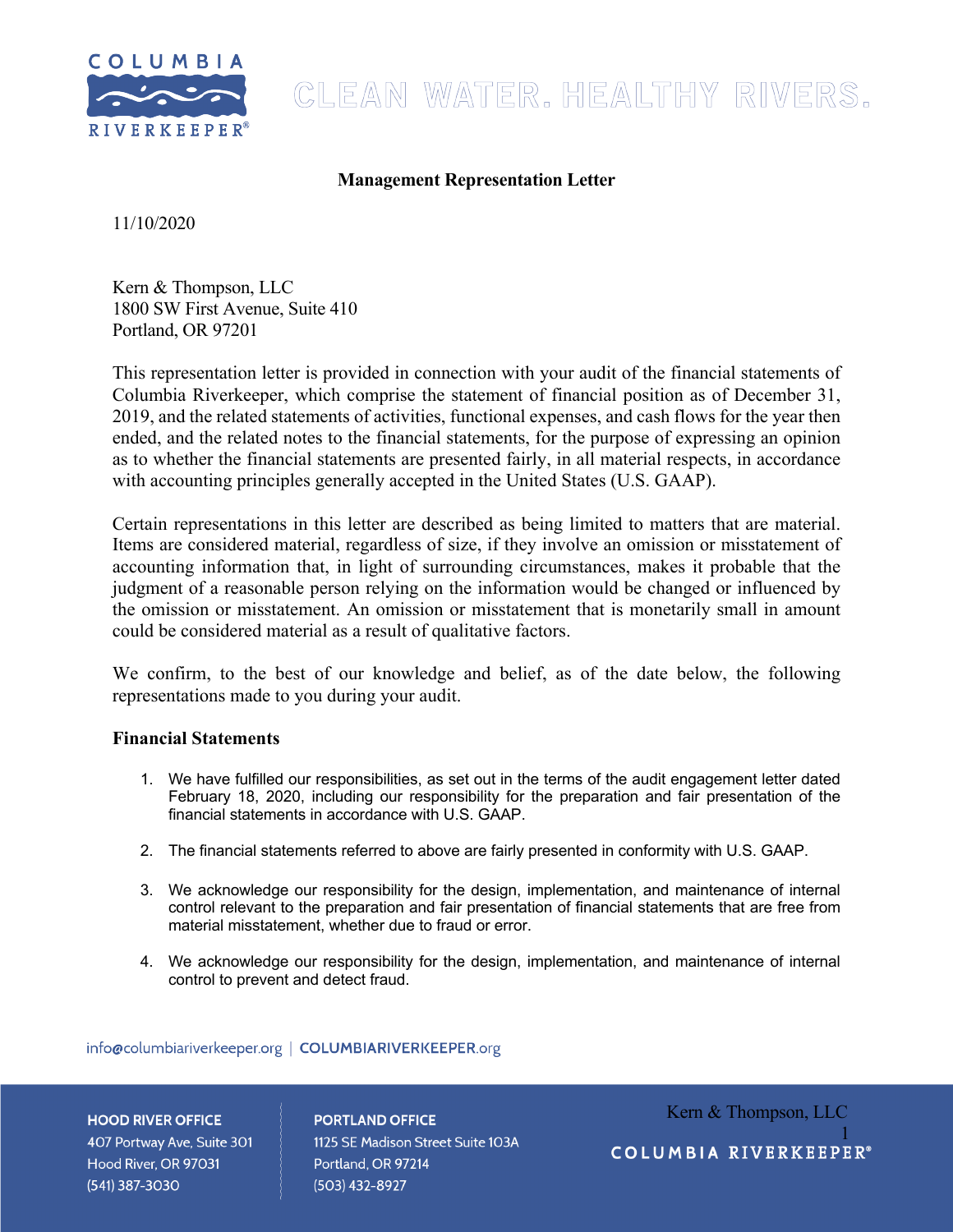- 5. Significant assumptions we used in making accounting estimates, including those measured at fair value, are reasonable.
- 6. Related-party relationships and transactions have been appropriately accounted for and disclosed in accordance with U.S. GAAP.
- 7. All events subsequent to the date of the financial statements and for which U.S. GAAP requires adjustment or disclosure have been adjusted or disclosed.
- 8. We are not aware of any pending or threatened litigation, claims, or assessments or unasserted claims or assessments that are required to be accrued or disclosed in the financial statements in accordance with U.S. GAAP, and we have not consulted a lawyer concerning litigation, claims or assessments.
- 9. Material concentrations have been appropriately disclosed in accordance with U.S. GAAP.
- 10. Guarantees, whether written or oral, under which the Organization is contingently liable, have been properly recorded or disclosed in accordance with U.S. GAAP.

# **Information Provided**

- 11. We have provided you with:
	- a. Access to all information, of which we are aware, that is relevant to the preparation and fair presentation of the financial statements, such as records, documentation, and other matters.
	- b. Additional information that you have requested from us for the purpose of the audit.
	- c. Unrestricted access to persons within the Organization from whom you determined it necessary to obtain audit evidence.
	- d. Minutes of the meetings of the governing board or summaries of actions of recent meetings for which minutes have not yet been prepared.
- 12. All material transactions have been recorded in the accounting records and are reflected in the financial statements.
- 13. We have disclosed to you the results of our assessment of the risk that the financial statements may be materially misstated as a result of fraud.
- 14. We have no knowledge of any fraud or suspected fraud that affects the Organization and involves:
	- a. Management,
	- b. Employees who have significant roles in internal control, or
	- c. Others where the fraud could have a material effect on the financial statements.
- 15. We have no knowledge of any allegations of fraud or suspected fraud affecting the Organization's financial statements communicated by employees, former employees, grantors, regulators, or others.
- 16. We have no knowledge of any instances of noncompliance or suspected noncompliance with laws and regulations whose effects should be considered when preparing financial statements.